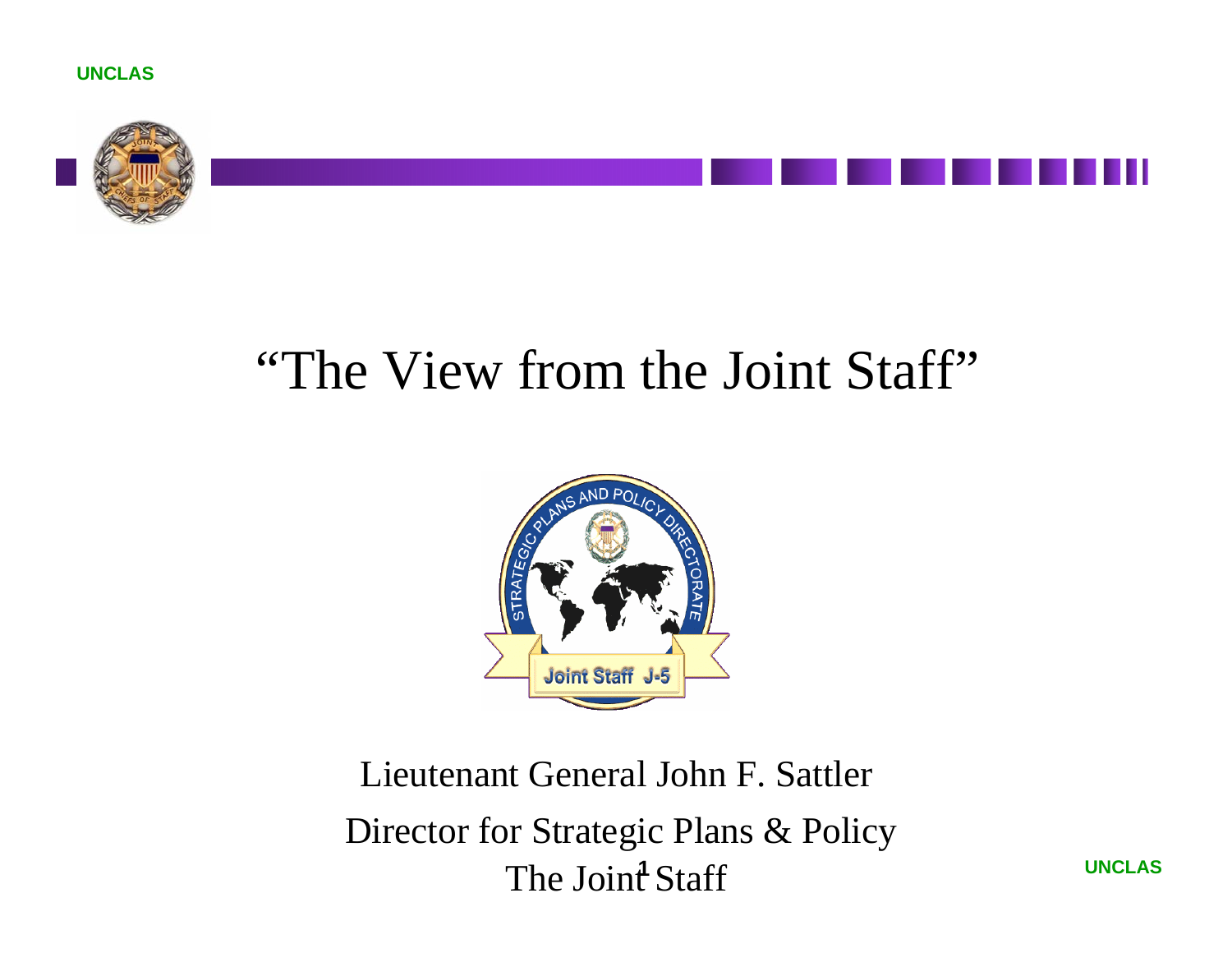



- Brief primer on National and Military GWOT Strategies
- Why Building Partnership Capacity (BPC) is important
- 1206 and 1208 authorities, a success story
- BPC Efforts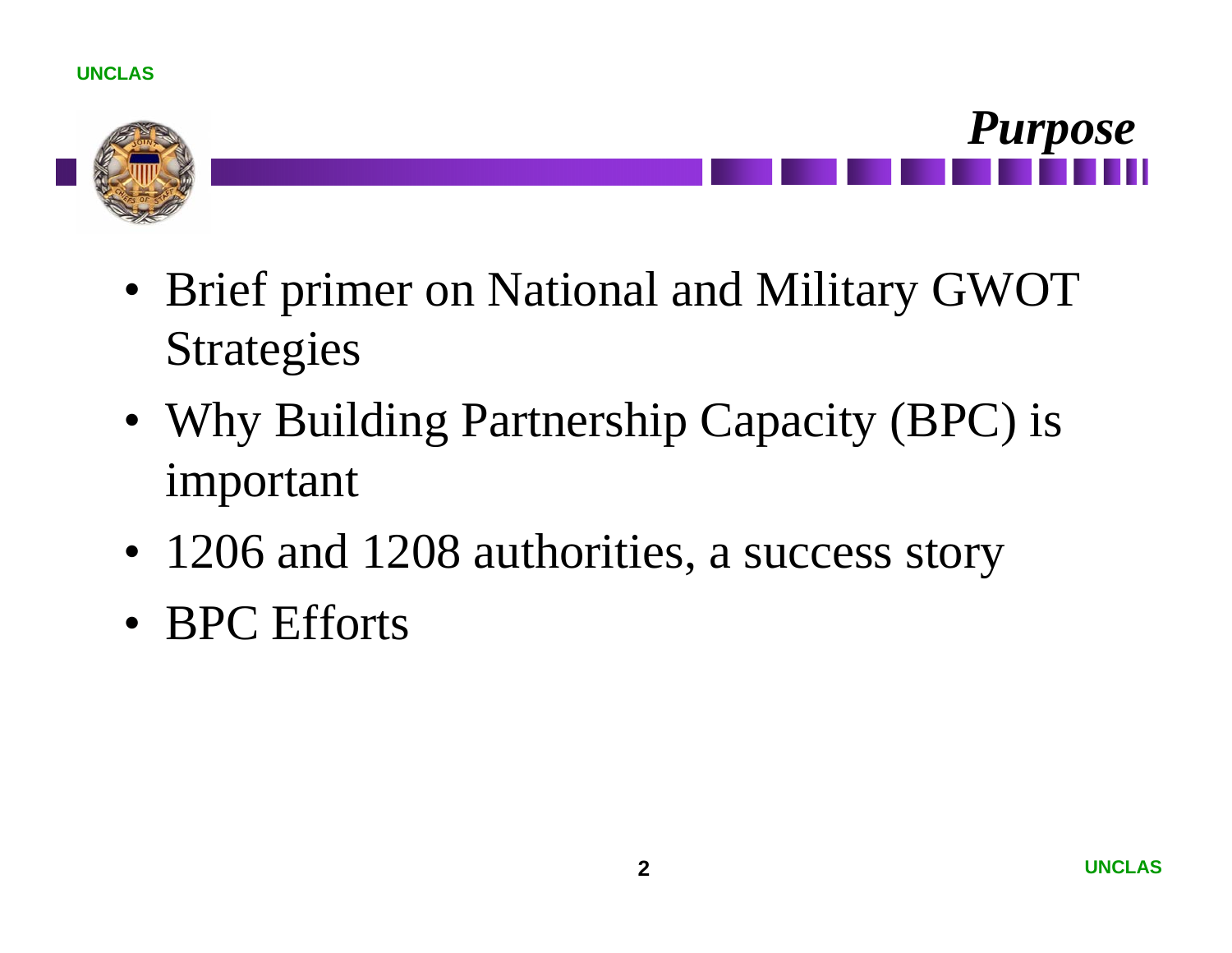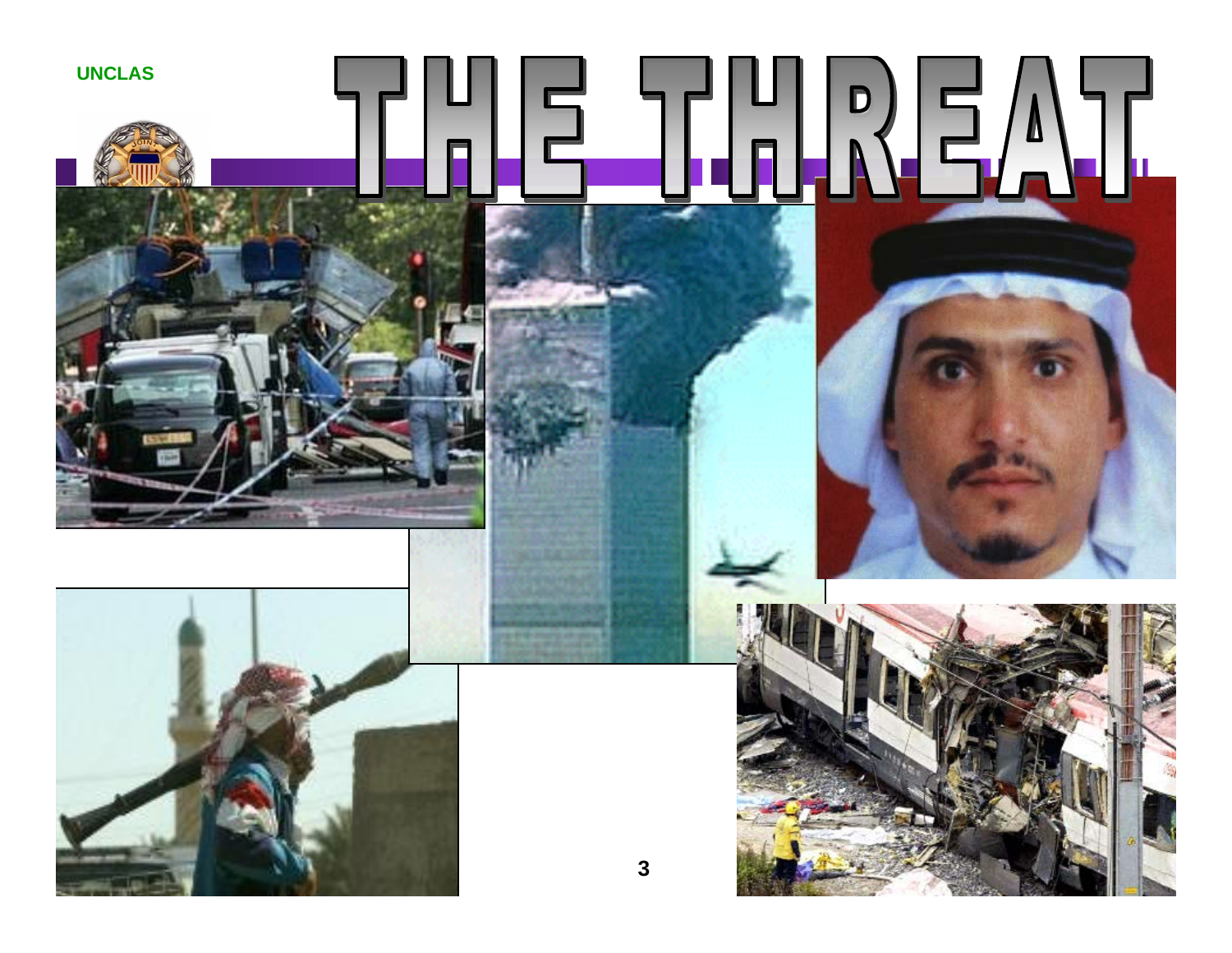#### **UNCLAS**

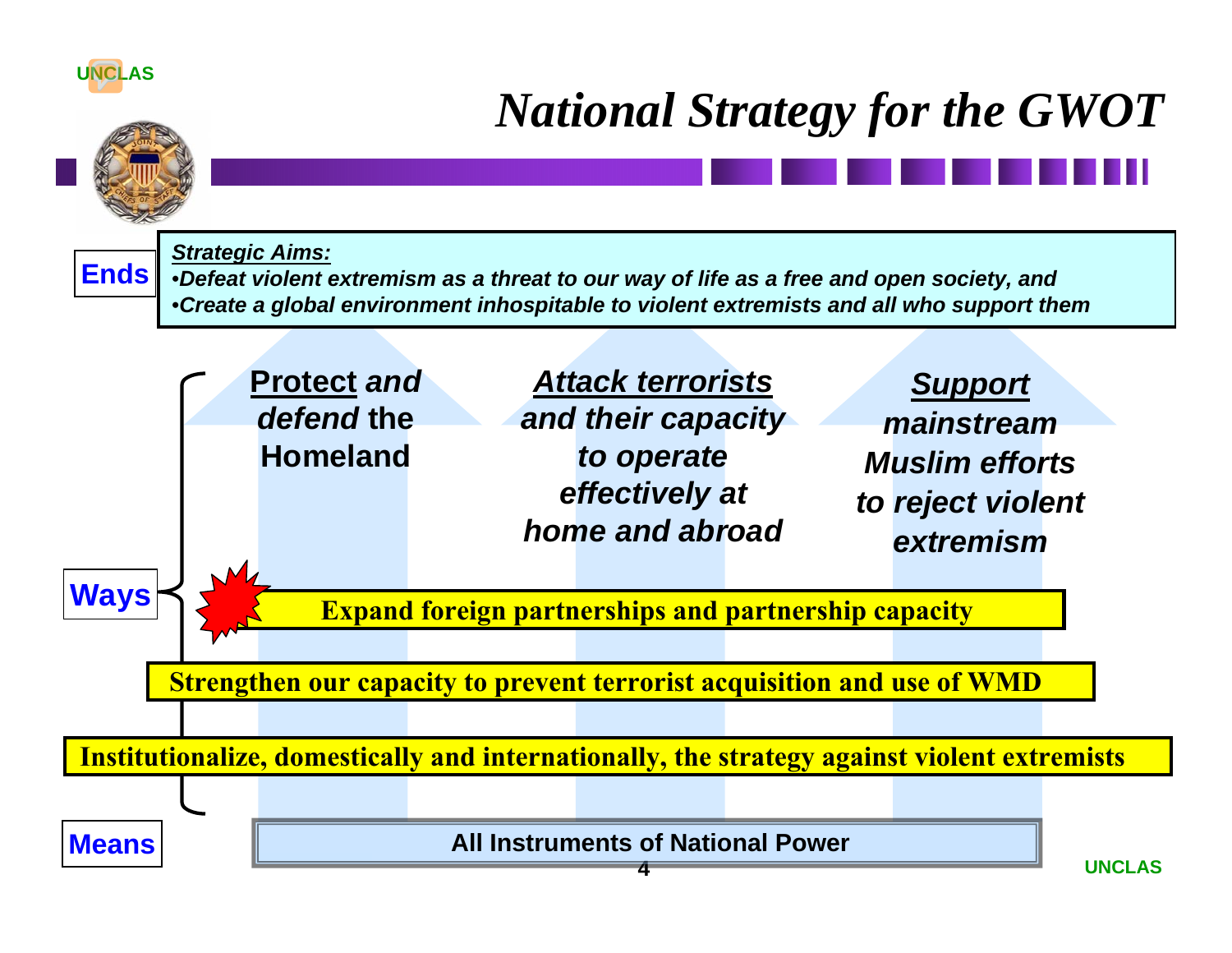#### **UNCLAS**

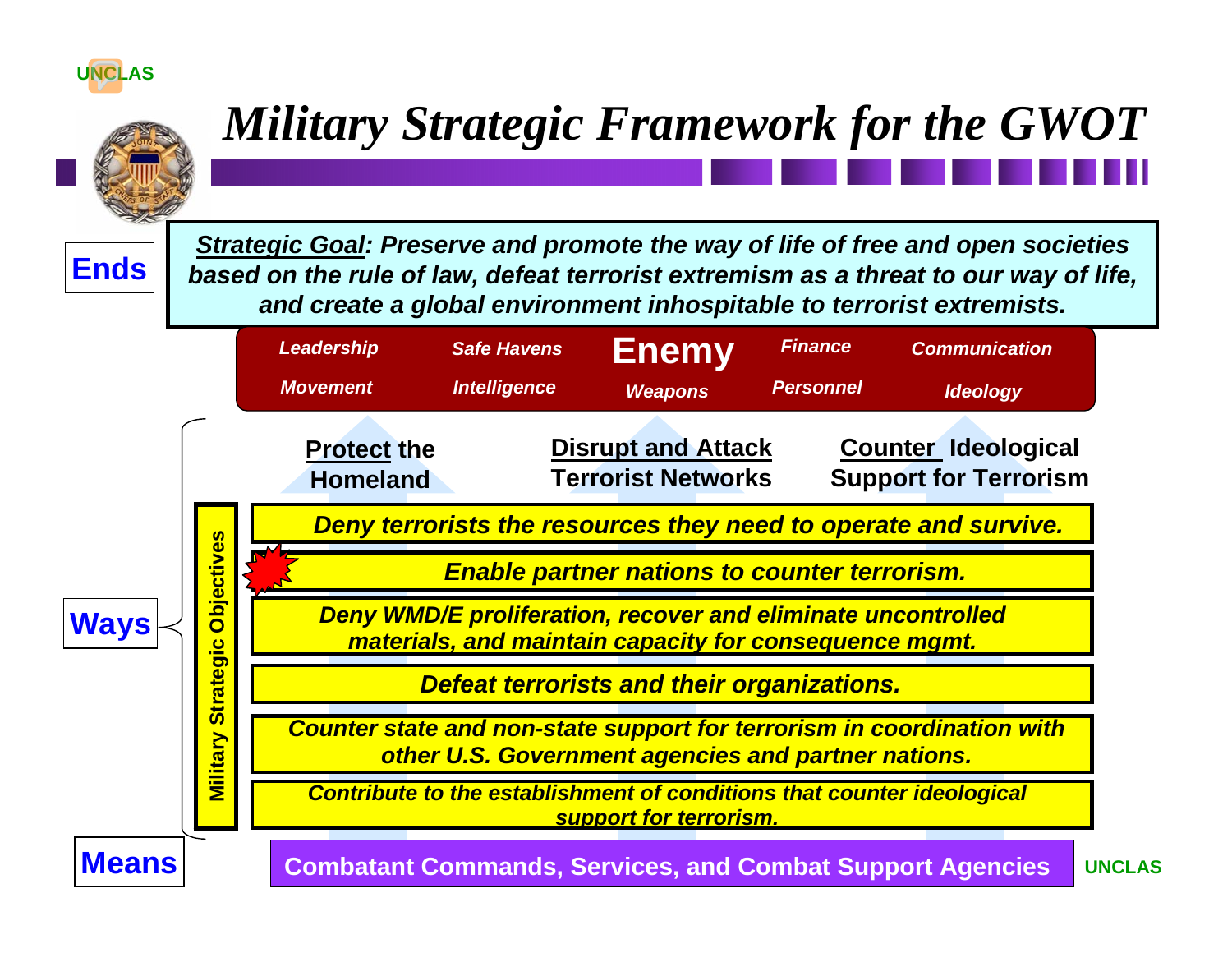#### **UNCLAS**



## *KOREAN PENINSULA AT NIGHT*

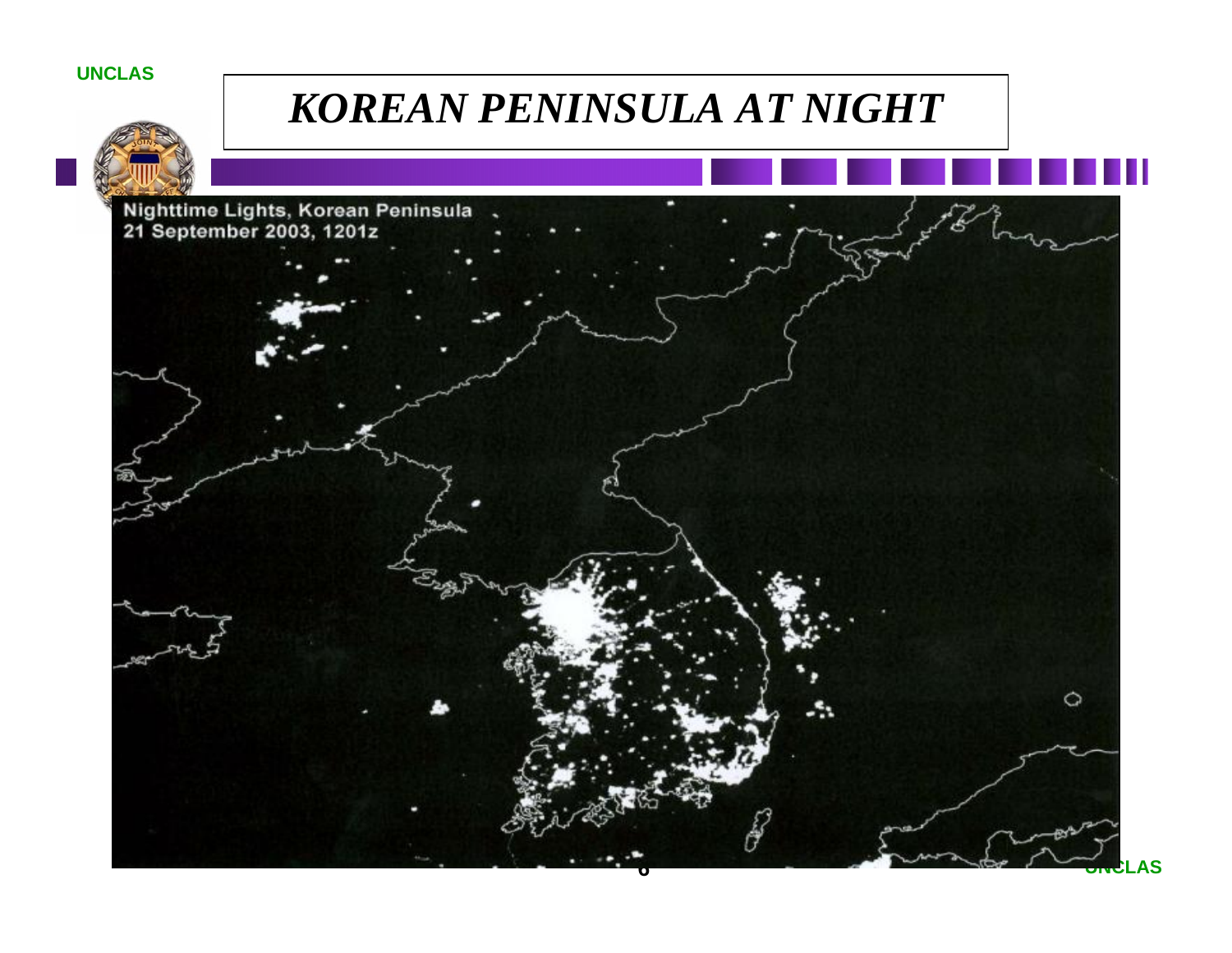



- **POTUS authority to direct SECDEF to conduct or support a program to build the capacity of a foreign country's national military forces to:**
	- Conduct counterterrorist operations *or*
	- Participate in or support military and stability operations in which US Armed Forces are a participant
- **Limited to \$200M/year from Defense-wide O&M**
- **Would have expired 30 Sep 07**

### Combatant Commanders consistently rank 1206 as one of their highest priorities in conducting operations in their AORs.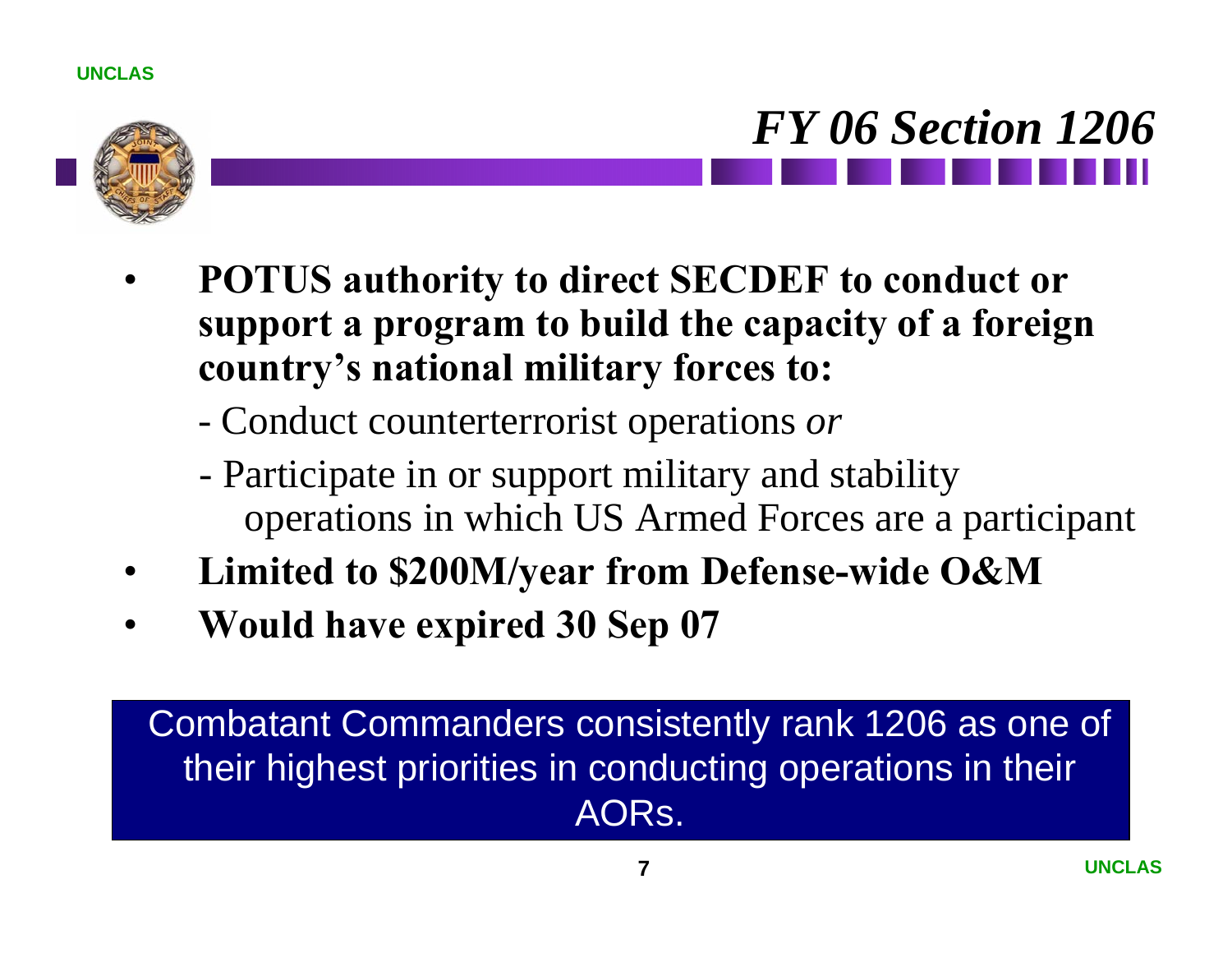



- **Increases authority to \$300M/year**
- **Gives SECDEF approval authority with concurrence of SECSTATE**
- **Extends authority through FY08**
- **Removes the "Defense-wide" O&M restriction**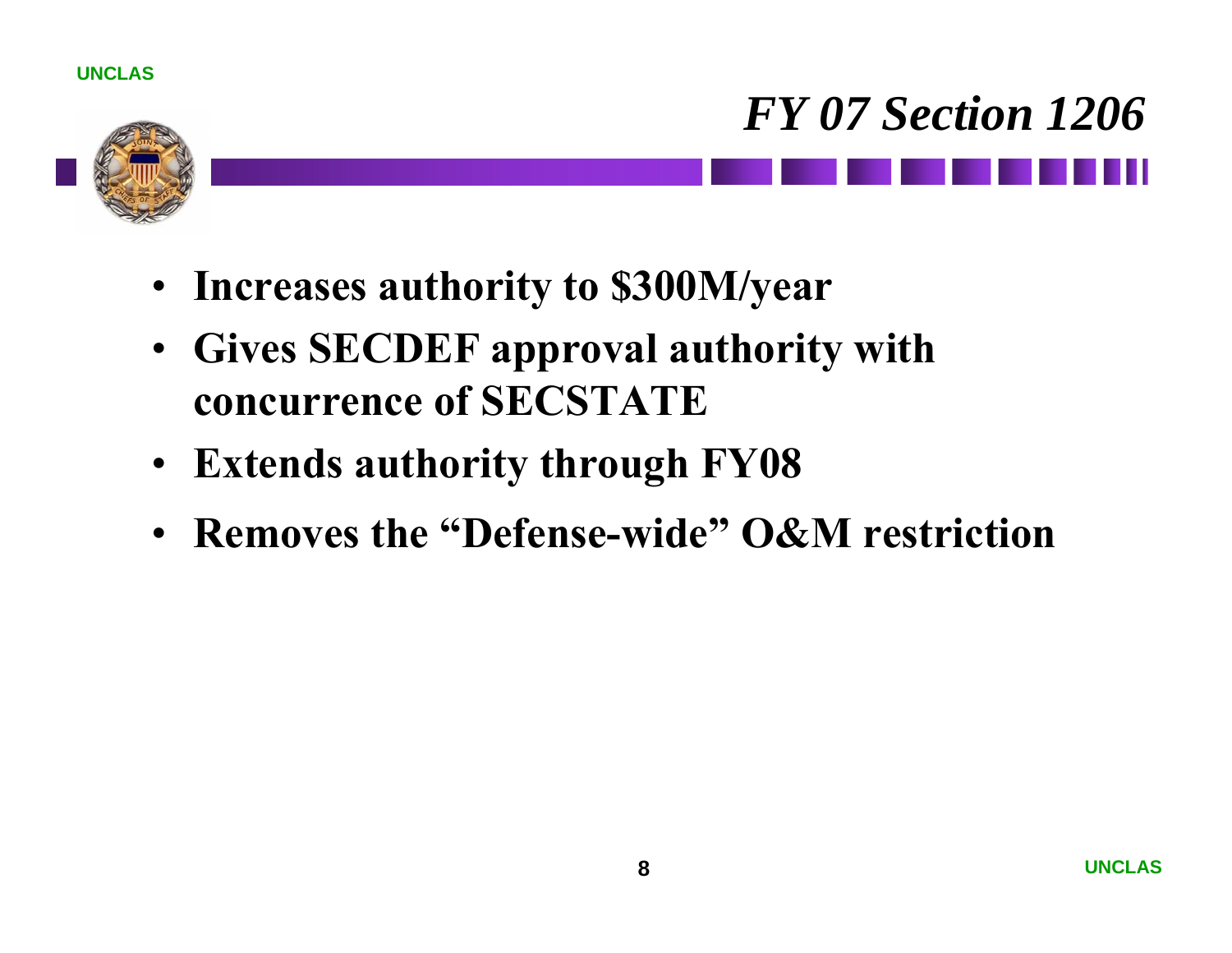

# *Section 1206 Process*

- **1. Combatant Command/ Chief of Mission initiate request; complete proposal template**
- **2. Coordinate with DOD/DOS counterpart**
- **3. Submit through chain-of-command**
- **4. JS/DOD/DOS review proposals and prioritize**
- **5. DSCA will assess executability and verify cost estimates; OSD Comptroller begin to identify funding**
- **6. Obtain SecDef/SecState approval**
- **7. Submit to President**
- **8. Notify Congress within 15 days of execution**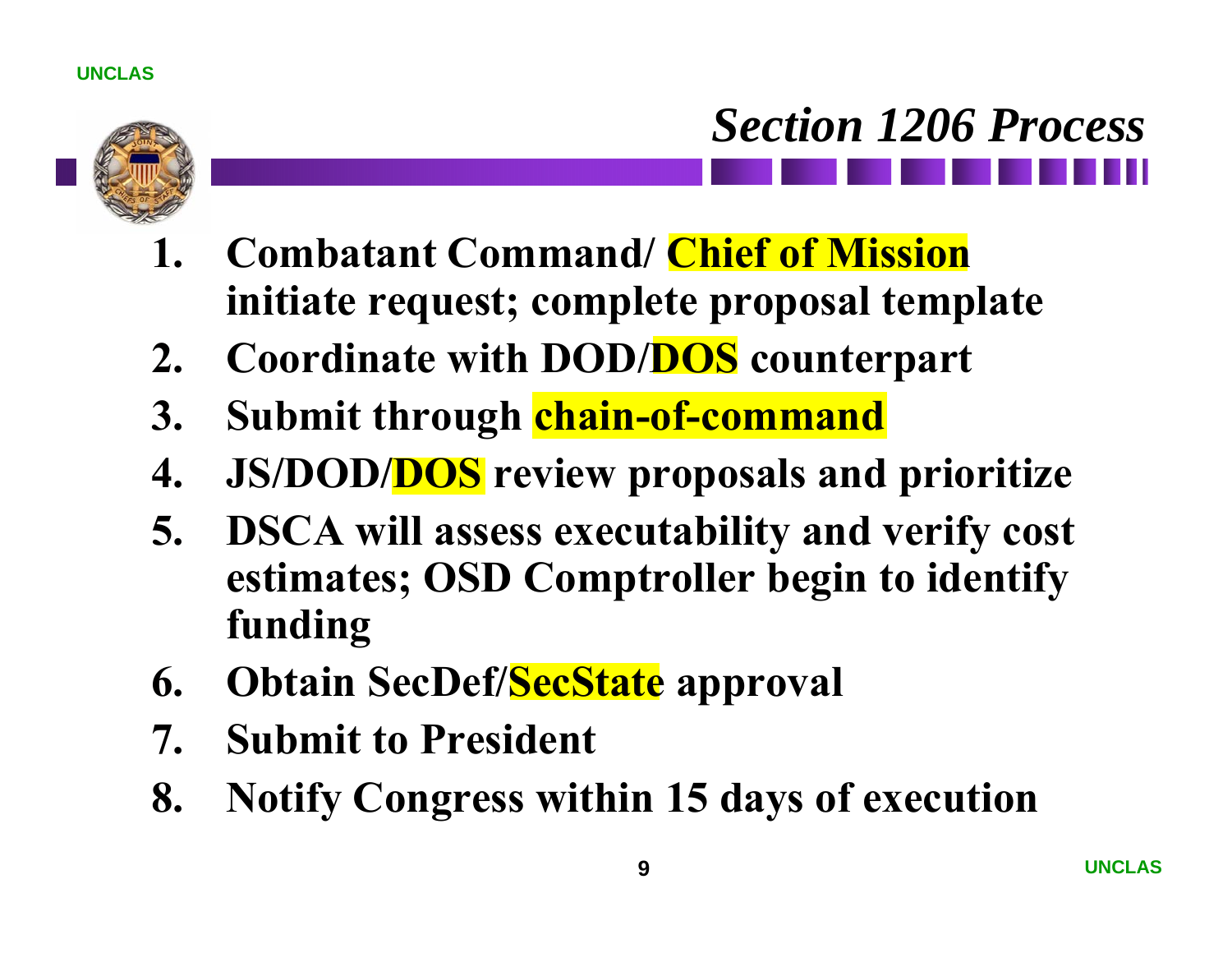*Section 1208: Special Ops Train & Equip Authority*



- **FY05 Nat'l Defense Authorization Act, Section 1208:**
	- **Allows SecDef to provide support to foreign forces, irregular forces, groups or individuals engaged in supporting ongoing CT ops by US special ops forces**
	- **Limited to \$25M annually (USSOCOM-executed)**
	- **Expires 30 Sep 07**
- **Process:** 
	- **SecDef** *and* **SecState approve EXORDS**
	- **Prior to exercising authority:**
		- **SecDef coordinates with SecState**
		- **SecDef notifies Congress**
	- **SecDef annually reports recipients and amounts**
- **10**• **Way Ahead: Seeking Congressional support to make authority permanent**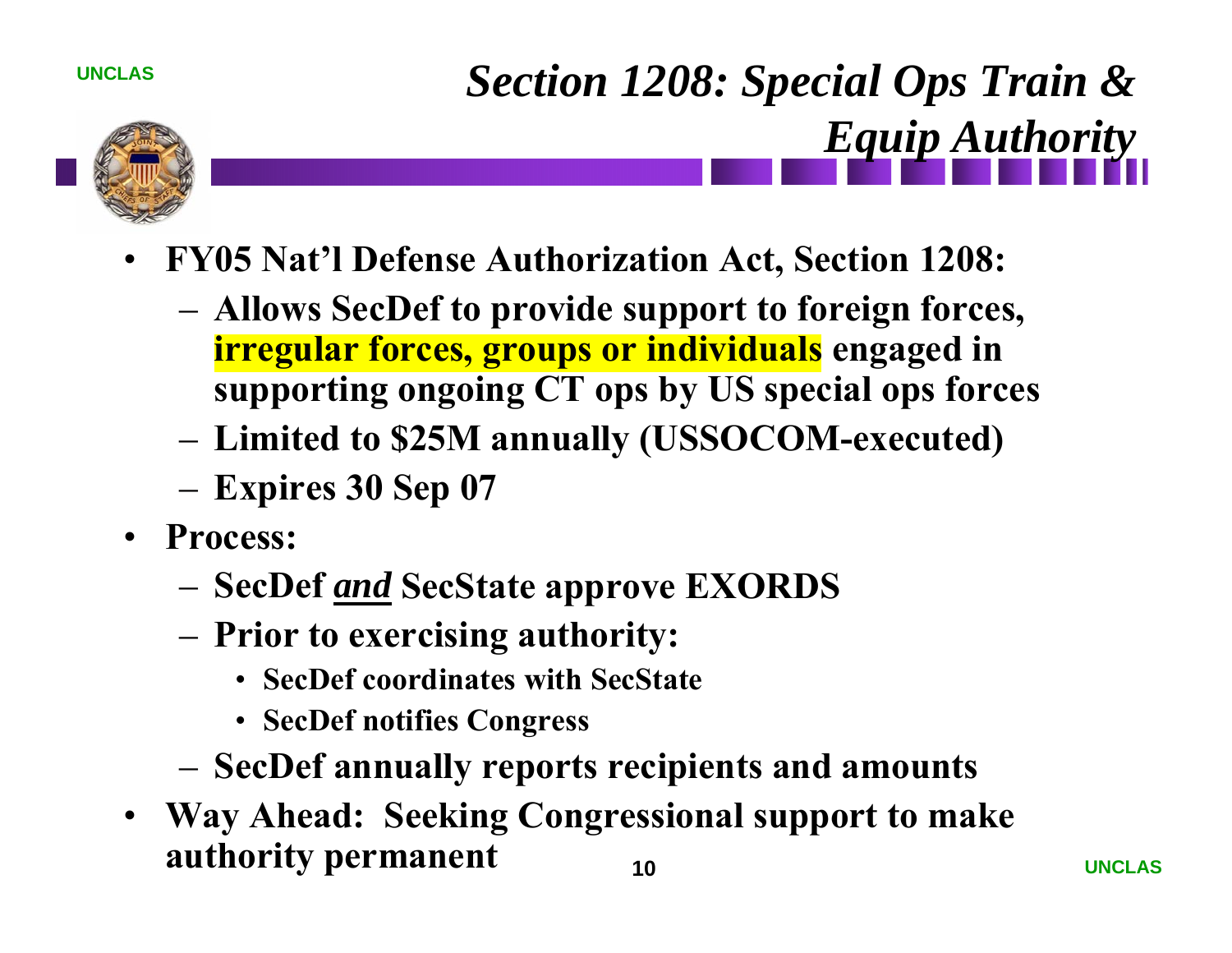

## *Building Global Partnerships Act*

- **DoD is routinely and legitimately called upon to perform certain activities for which DoD lacks proper authorities**
- **Prepared a bill,** *The Building Global Partnerships Act*
	- **Improves our ability to get many of these things done**
	- **COCOMs suggested many elements**
	- **Still in coordination with State**
- **The effort will not succeed without a concerted effort by senior defense leaders and our State counterparts**

## *Key to prosecution of the war on terrorism Key to prosecution of the war on terrorism*

**11**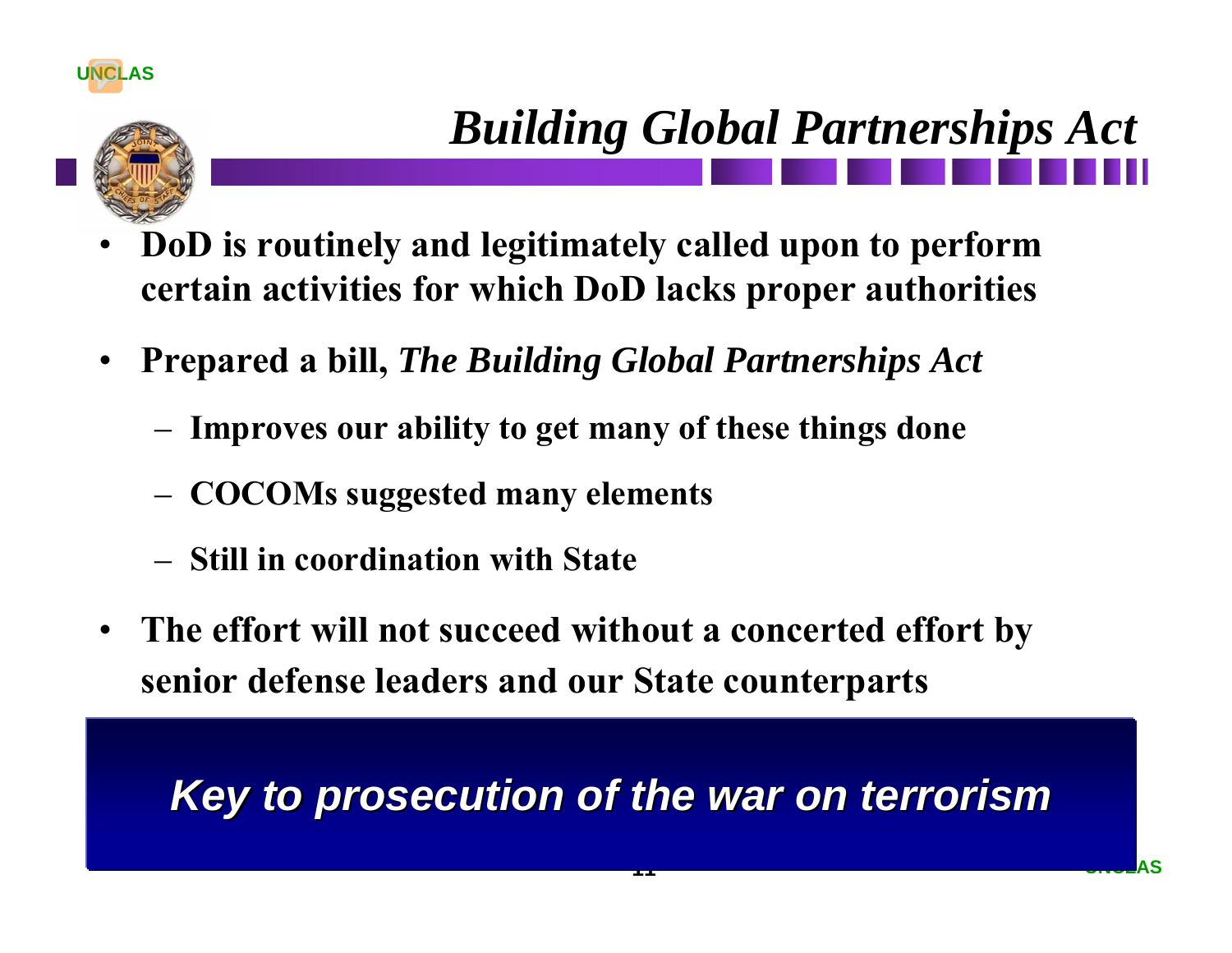

- **Beyond Iraq and Afghanistan, the U.S. is underinvested in preventative strategies that build the capacity of foreign partners**
- **An interagency national security account***,*  **administered by DoD and DoS**
	- **dedicated to whole-of-government solutions**
- **Still in coordination with State**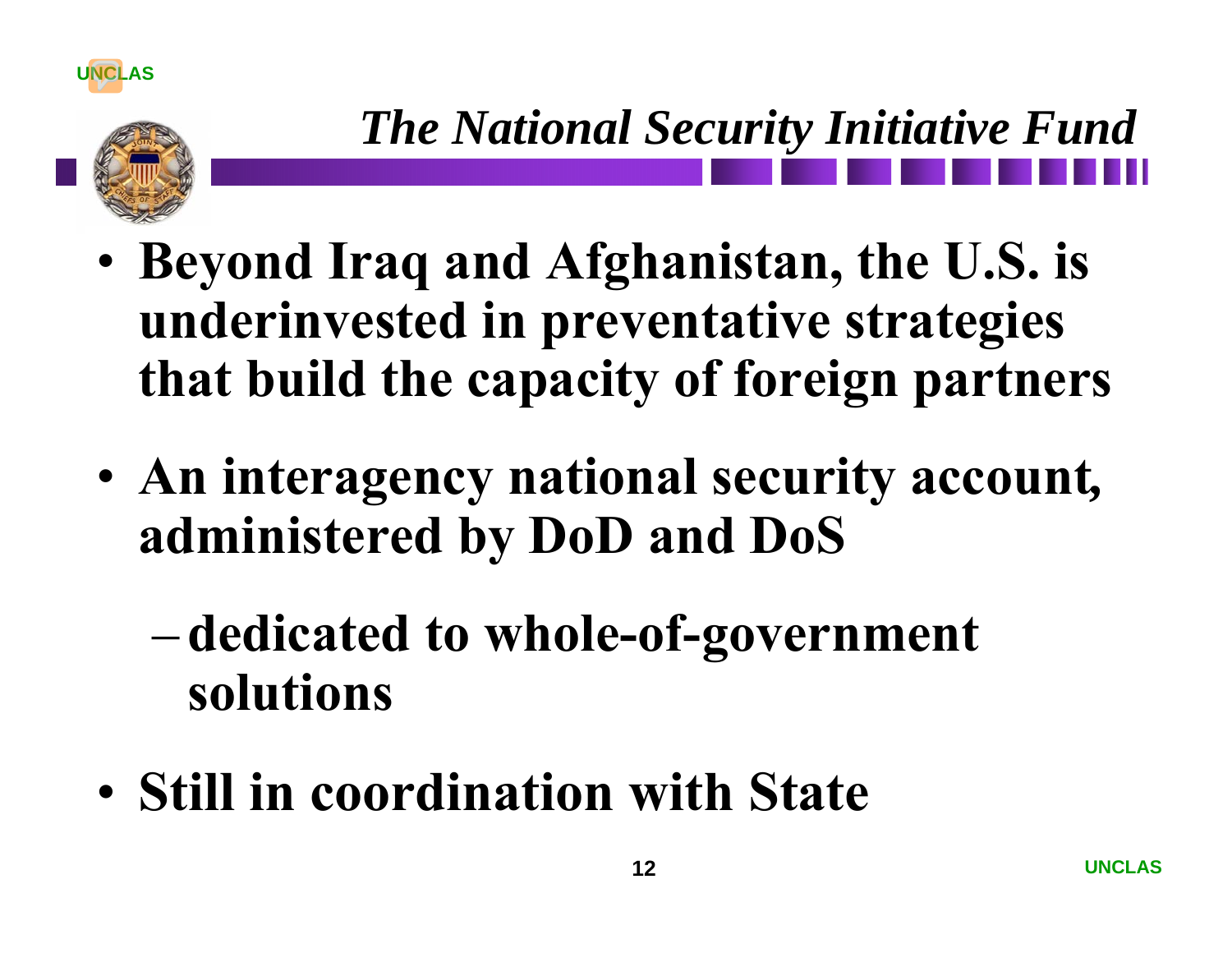- **DOS expeditionary capabilities currently fall far short**
- **DOS recently proposed creation of a Civilian Reserve Corps**
	- **Would address some shortfalls (≈\$25M) while a program (≈\$1B/year) is developed**
- **POTUS addressed in State of the Union**
- **DOD can greatly assist DOS in advocating for this proposal to Congress**

Key to executing both post-conflict stabilization *and reconstruction and preventative strategies and reconstruction and preventative strategies*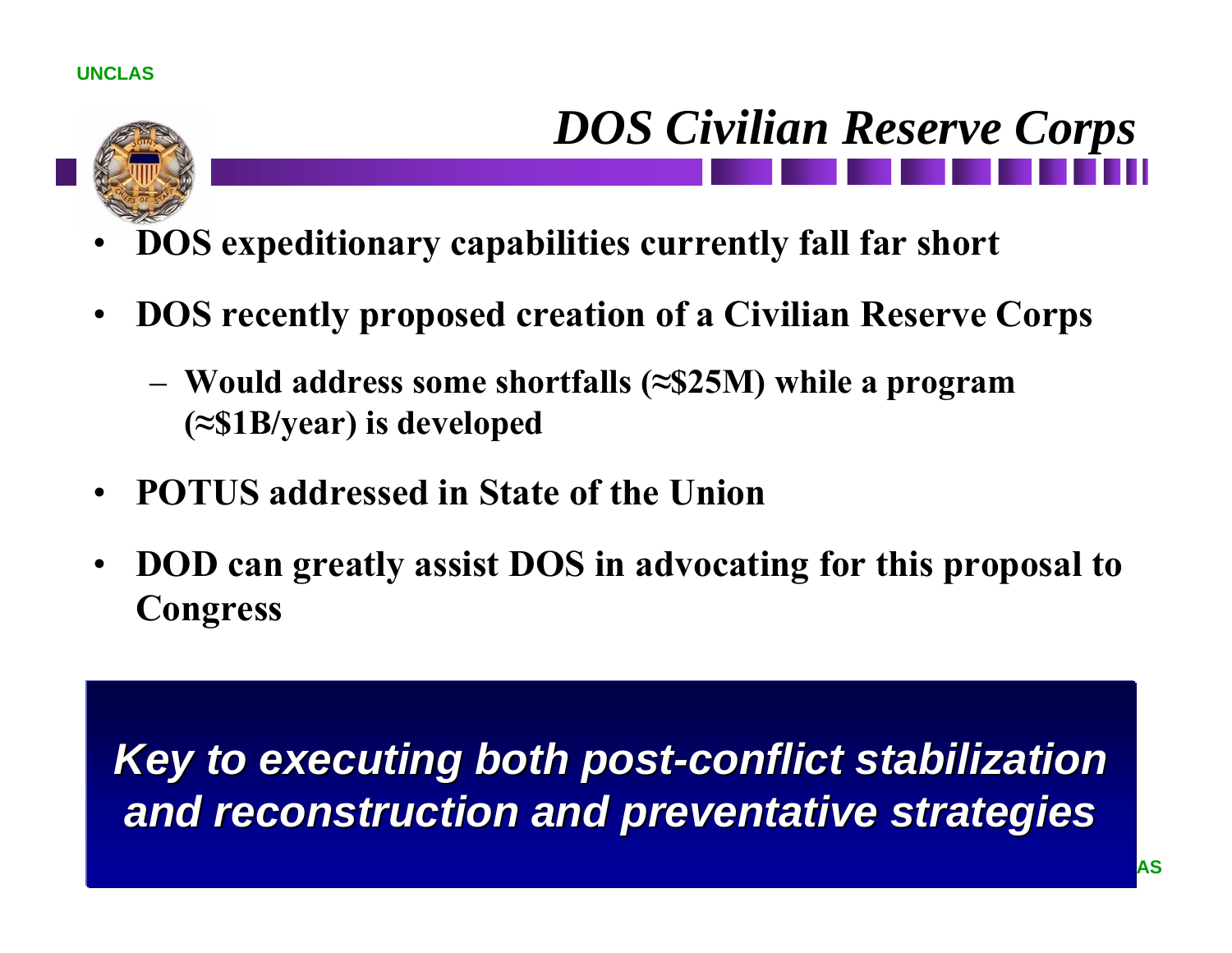



- **Focus on reforming our National Security System**
	- **Organization, roles, and missions of the interagency**
	- **'07 NDAA tasks POTUS and SecDef with interagency studies**

**14***national security reform agenda national security reform agenda*US Government exploring the best approach to develop a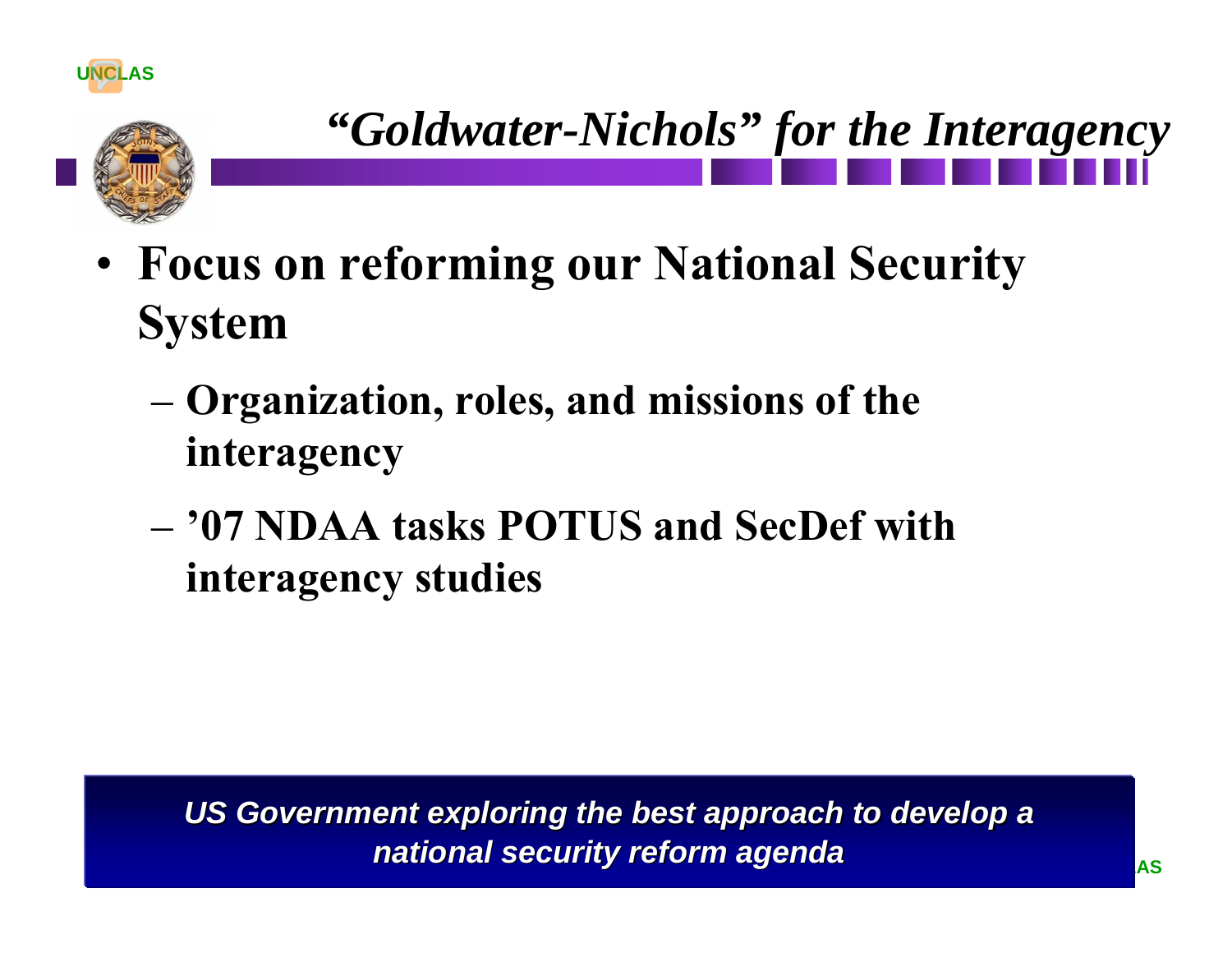



## **QUESTIONS?**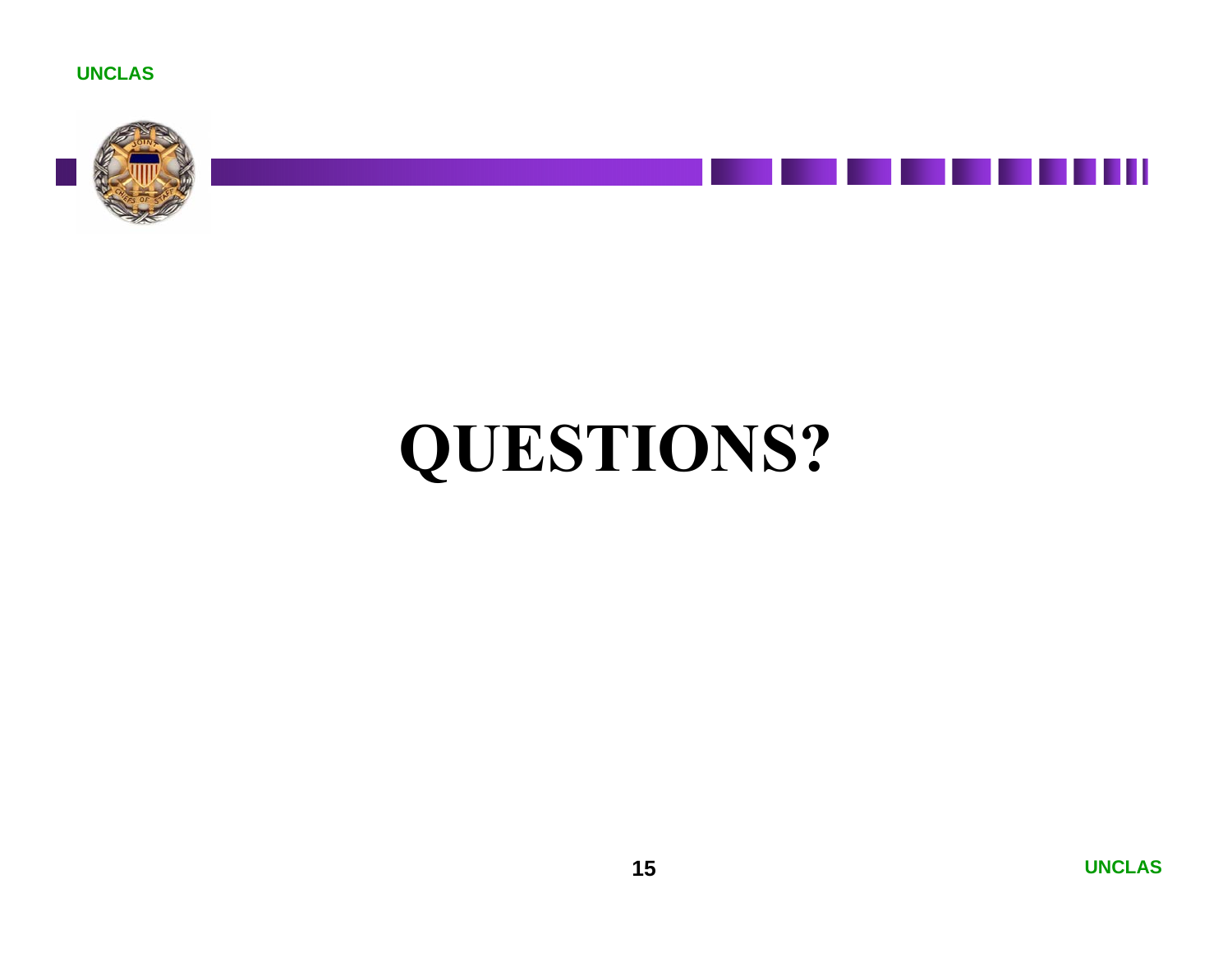



## **BACKUP**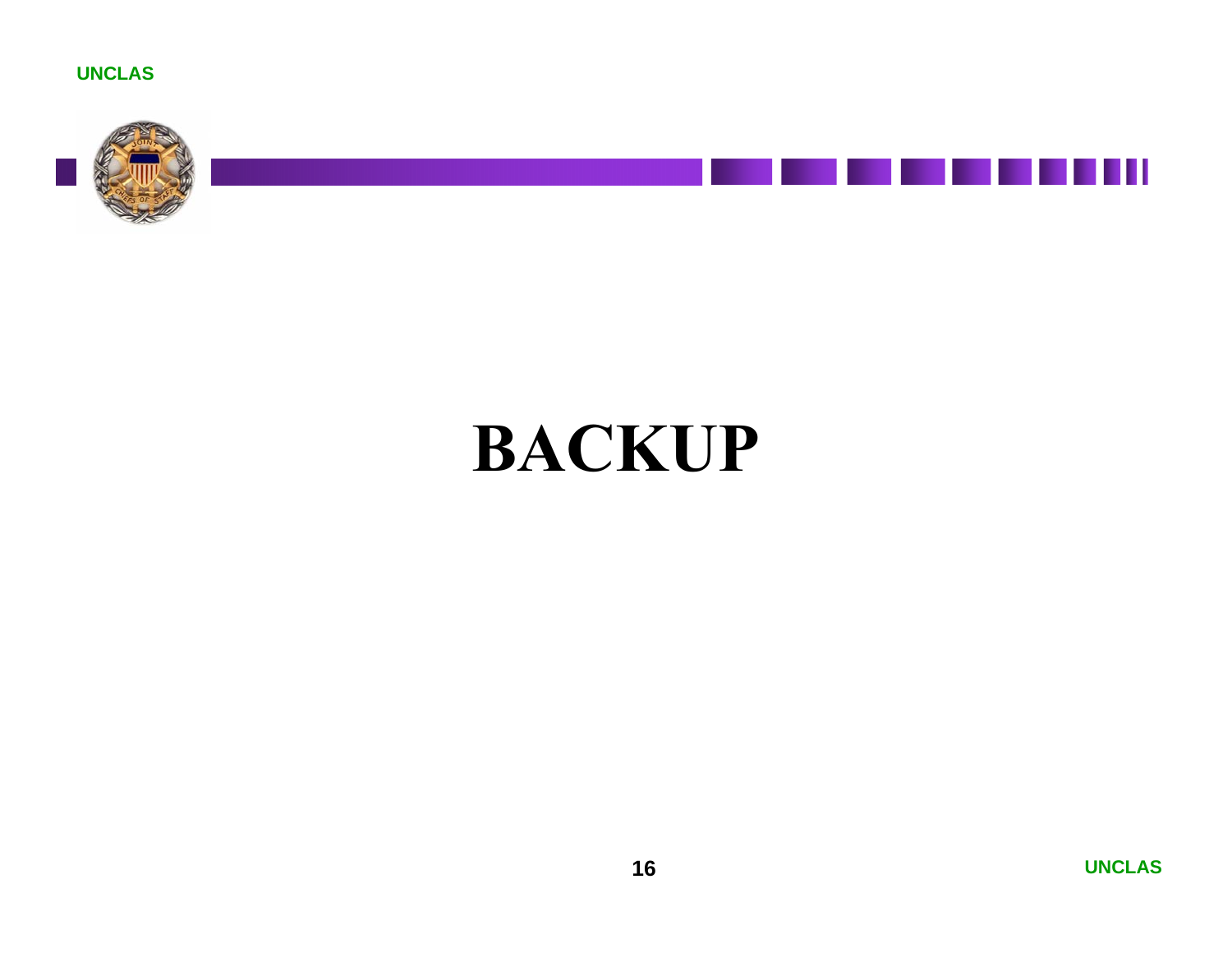

## *Building Capacity: Takes Time – South Korea*

#### **In 1953 – at the end of the Korean War,**

- Was devastated by Japanese occupation and the war with the north
- Natural, human, and manmade resources were destroyed
- Had a 95% illiteracy rate and no record of national governance
- Gross Domestic Product was equivalent to the poorest Asian and African Countries

#### **In 2007 – 54 years later,**

- Is known as one of the "Asian Tigers" one of the top four Asian economies
- GDP has grown to match those within the European Union
- A stable and legitimate democratic government with a free market economy
- No longer requires large amounts of American support for survival
- US forces still present

#### **Other Long Term Examples of Success**,

• Germany, Japan

**"For … the global community, the withering away of the state is not a prelude to utopia but to disaster … These weak states have posed threats to international order because they are the source of conflict and … because they have become the potential breeding grounds for a new kind of terrorism that can reach into the developed world."** 

**Francis Fukuyama, State Building, Cornell University Press, 2004.**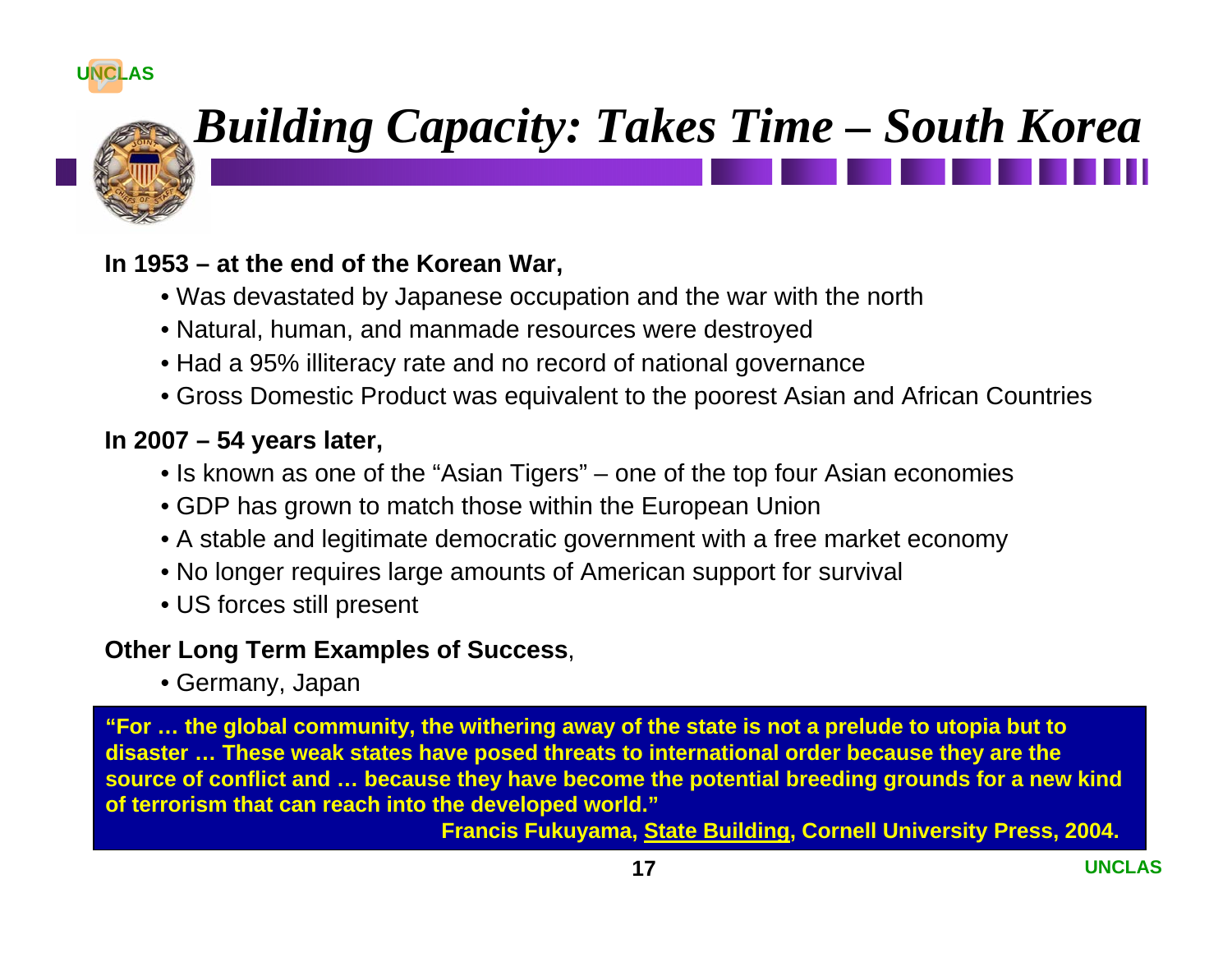

## *Building Capacity in the Cold War*

- **Long Term Examples of Success (Decades of Support)**
	- Germany, Japan, South Korea

### • **Commonalities**

- Sustained American Presence still today (over 50 years)
- Significant American Investment
- Democratic societies with free market economies
- **Payoff**
	- Partner nations stood up to Communist threats
	- All are significant allies and trading partners
	- Each is a stabilizing force within their region

*Key Lesson: Capacity building takes decades…but it is what allows the United States to win this war in the long term.*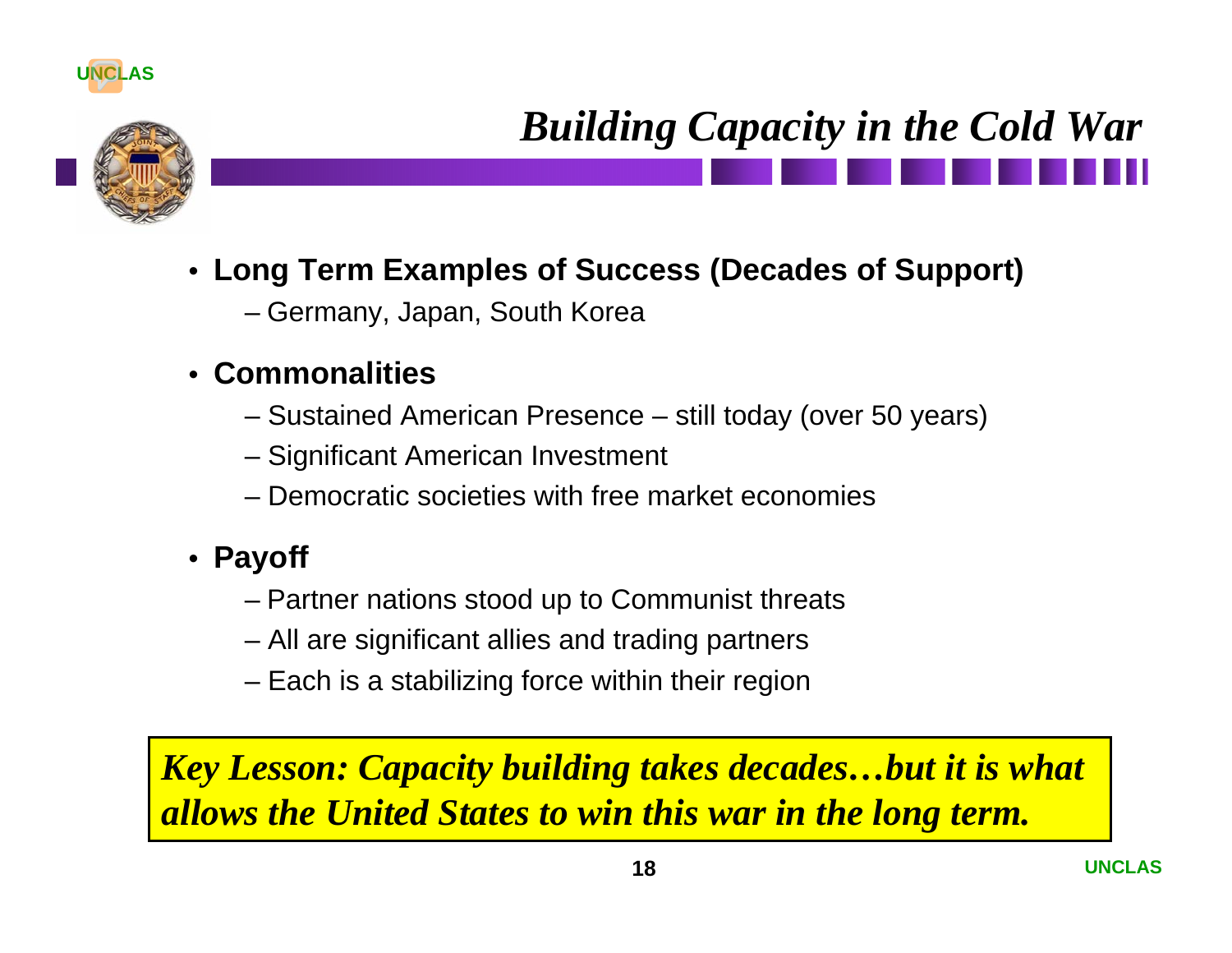

## *What 1206 Does and Does Not Do*

- Section 1206 *does*:
	- Give DoD a 2-year \$200M (per year) train and equip authority.
	- Require DoD to formulate programs and coordinate implementation with State.
	- Allow DoD to build the capacity of a foreign country's military forces to conduct time-sensitive:
		- A.Counterterrorism or
		- B. Stability operations in which US forces are a participant.
	- Require a Presidential review of the Foreign Assistance Act and Arms Export Control Act, due at the end of FY06 (SEP 06).
	- Expire on 30 September 2007 although it could be renewed and even expanded if the Executive Branch demonstrates to Congress that it has been well used.
- Section 1206 *does not:*
	- Create a fund for State and DoD operations that are unlikely to build *enduring* security capacity.
	- Provide resources for Iraq or Afghanistan, whose training and equipping are provided by separate appropriations.
	- Avoid existing Foreign Assistance and Arms Export Control Act prohibitions on this type of assistance.
	- Provide appropriated funds: 1206 funds are drawn from "defense-wide operation and maintenance" – a narrow slice of overall operation and maintenance funds.
	- Allow DoD to build the capacity of a foreign country's non-military security forces.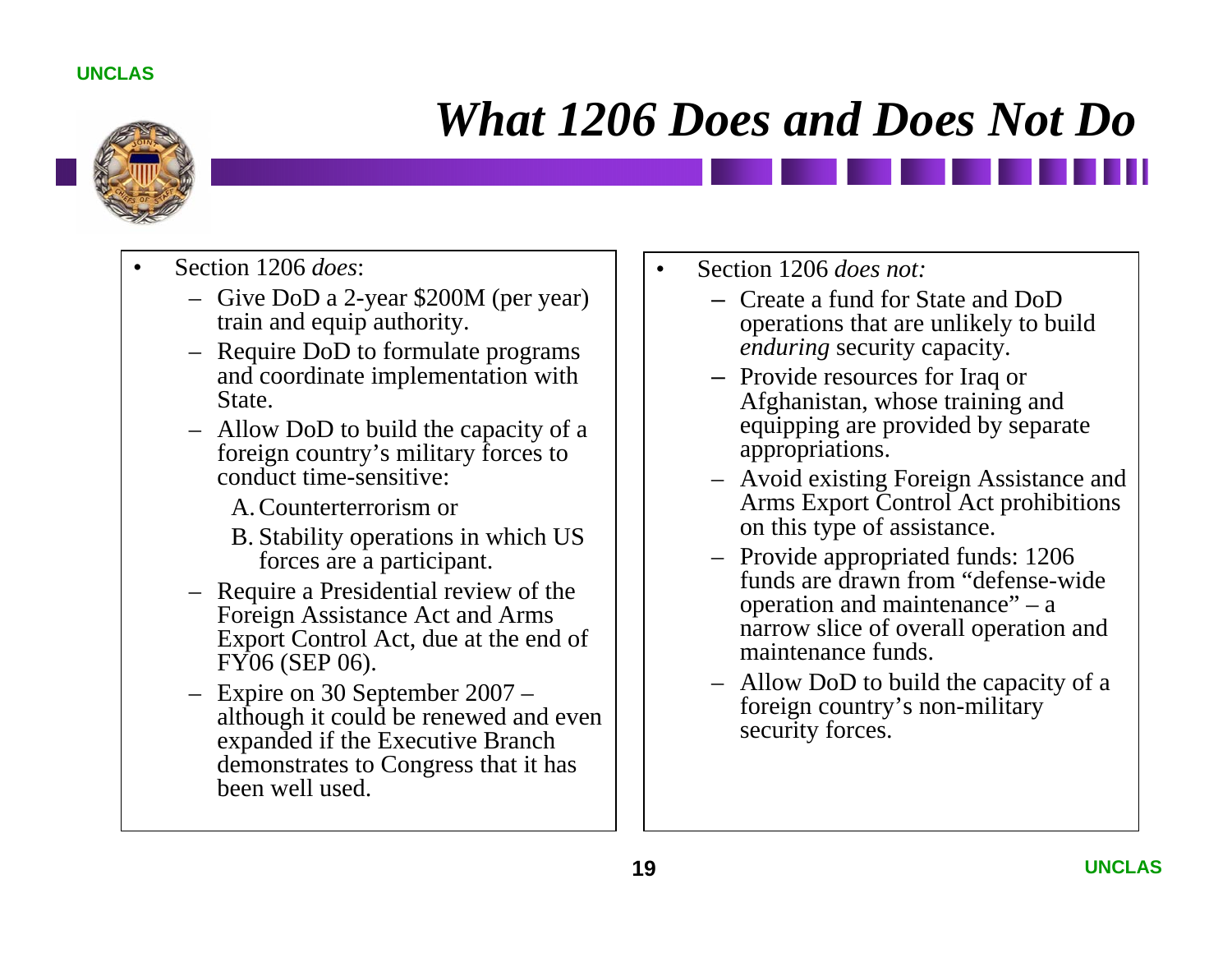# *Building Global Partnerships Act*



#### *Four Lines of Approach – 16 New Authorities*

(DELIBERATIVE DOCUMENT: For discussion purposes only. Draft working papers. Not subject to FOIA release)

**20**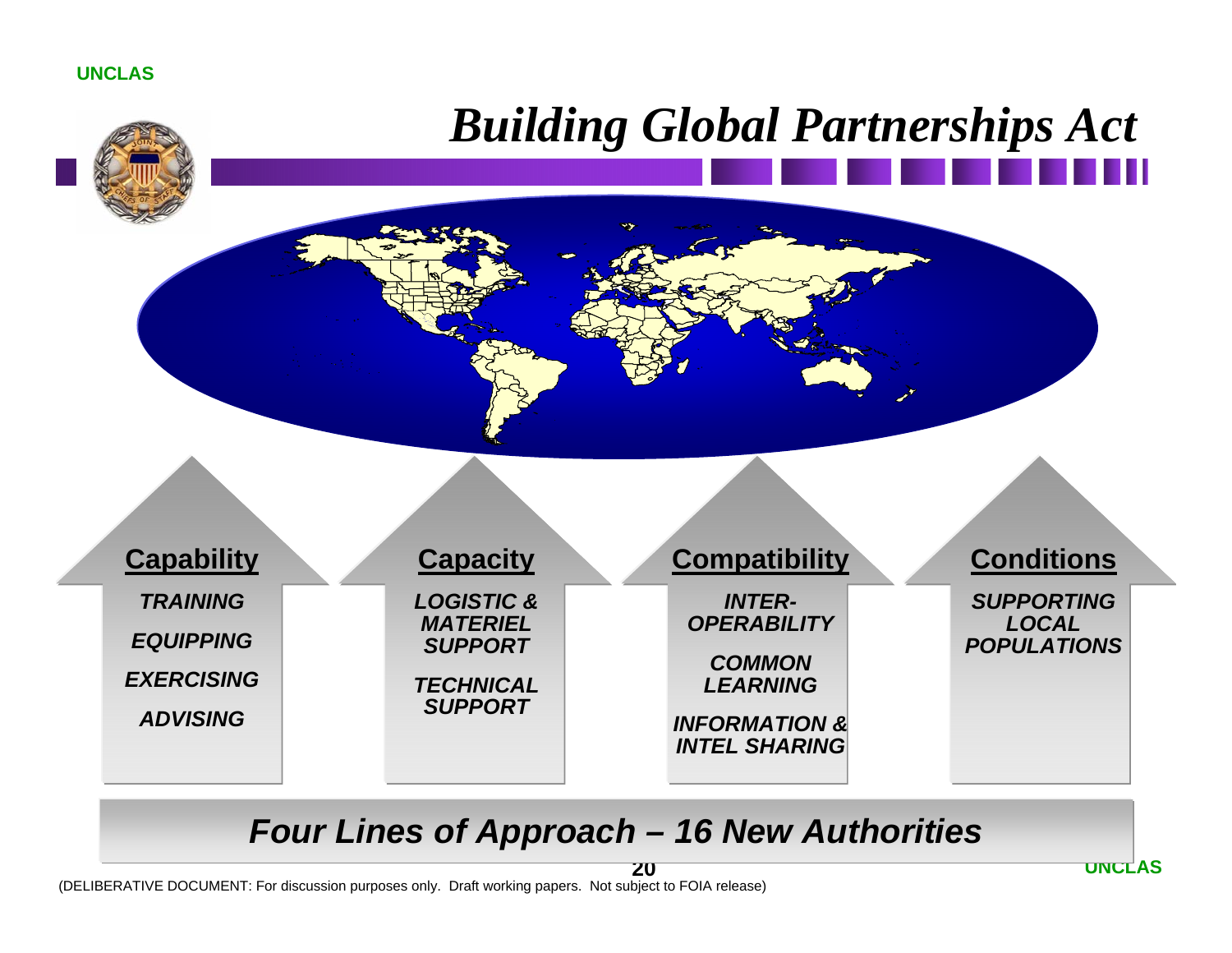



- **FY 06 Section 1206 gave the President authority to direct the Secretary of Defense to conduct or support a program to build the capacity of a foreign country's national military forces in order for that country to** 
	- Conduct counterterrorist operations *or*
	- Participate in or support military and stability operations in which US Armed Forces are a participant

### Combatant Commanders consistently rank 1206 as one of their highest priorities in conducting operations in their AORs.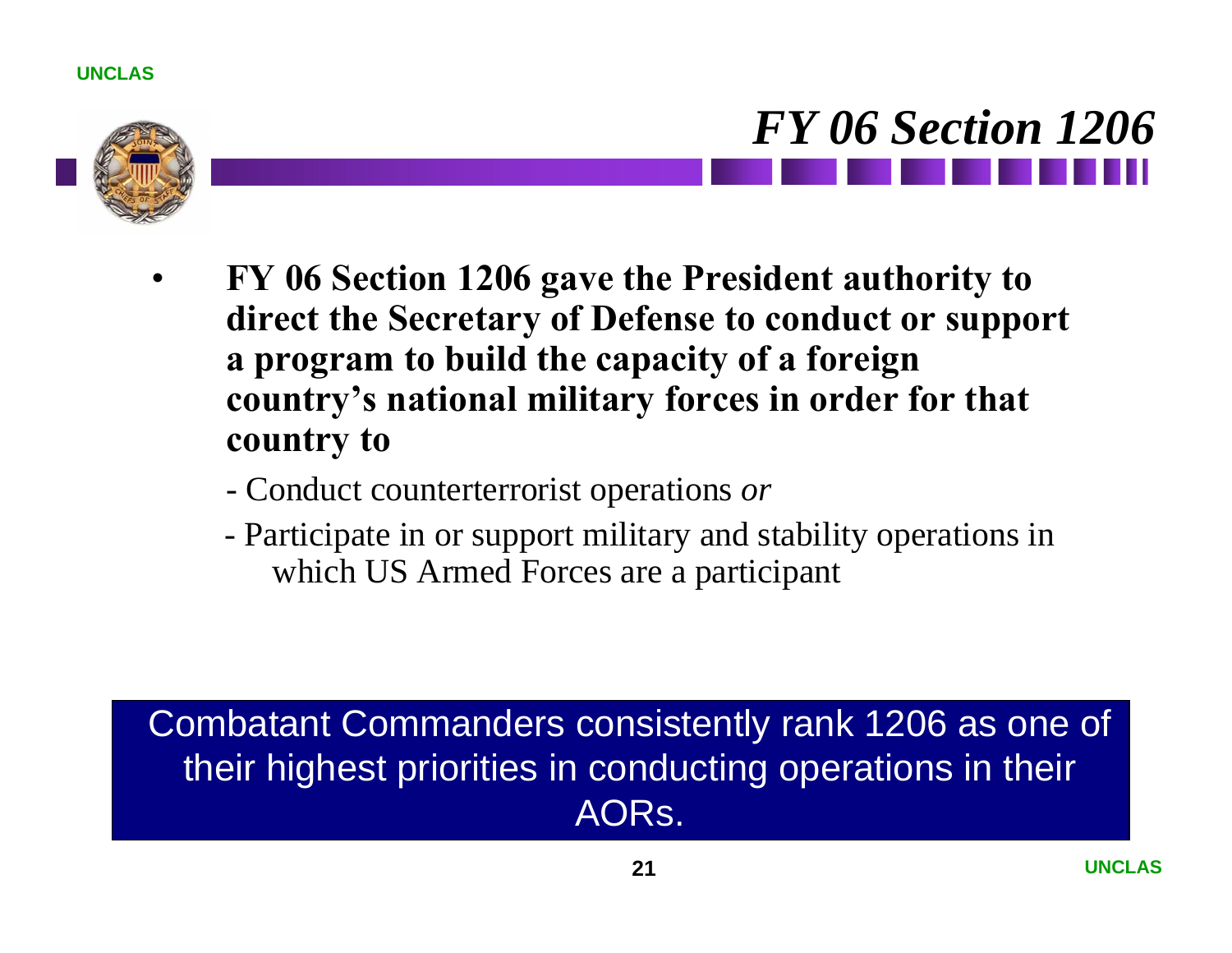



- **Section 1206 was limited to \$200 million per year from Defense-wide O&M; no corresponding appropriation**
	- Required:
		- Presidential approval
		- SecState/SecDef concurrence
- **Would expire 30 Sep 07**

### *Combatant Commands and State prepared proposals for implementation under the authority in FY06*